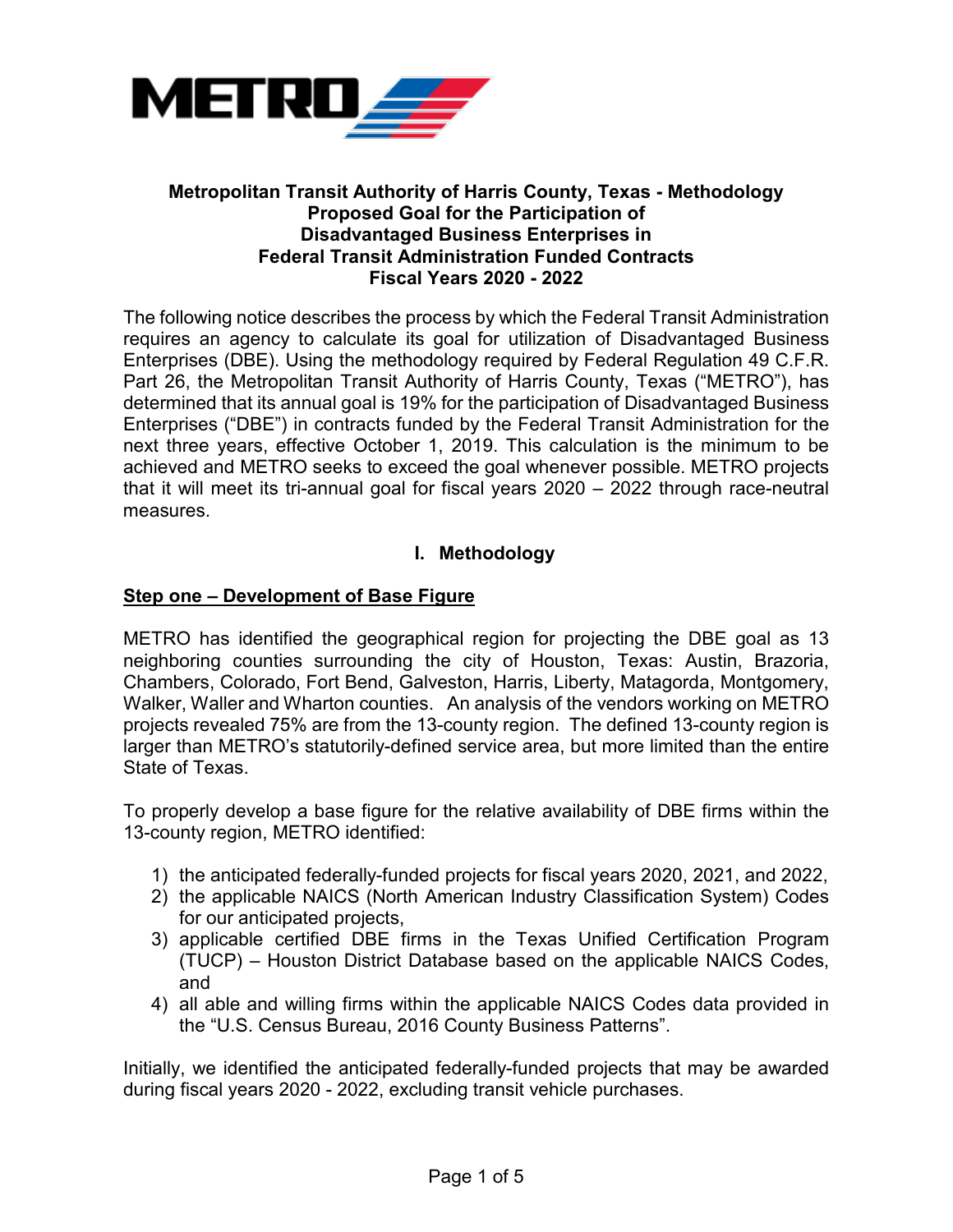Secondly, we researched the anticipated projects and identified specific contracting areas represented by the following NAICS Codes:

| <b>NAICS</b> | <b>Description</b>                                                   |
|--------------|----------------------------------------------------------------------|
| 236220       | Commercial and institutional building construction                   |
| 237110       | Water and sewer line and related structures construction             |
| 237130       | Power and communication line and related structures construction     |
| 237310       | Highway, street, and bridge construction                             |
| 237990       | Other heavy and civil engineering construction                       |
| 238210       | Electrical contractors and other wiring installation contractors     |
| 238220       | Plumbing, heating, and air-conditioning contractors                  |
| 238290       | Other building equipment contractors                                 |
| 238910       | Site preparation contractors                                         |
| 337127       | Institutional furniture manufacturing                                |
| 531210       | Offices of real estate agents and brokers                            |
| 541330       | <b>Engineering services</b>                                          |
| 541370       | Surveying and mapping (except geophysical) services                  |
| 541611       | Administrative management and general management consulting services |
| 541620       | <b>Environmental consulting services</b>                             |
| 561730       | Landscaping services                                                 |
| 561990       | All other support services                                           |

Thirdly, in our effort to include all potential DBE firms, METRO researched the Texas Unified Certification Program (TUCP) database of certified DBE firms in the Houston District which represents the DBEs in the 13-county region certified by the City of Houston. The identified NAICS Codes produced the following certified DBE firms in our region.

| <b>NAICS Codes</b> | <b>Certified DBE Firms</b> |
|--------------------|----------------------------|
| 236220             | 129                        |
| 237110             | 63                         |
| 237130             | 11                         |
| 237310             | 80                         |
| 237990             | 11                         |
| 238210             | 43                         |
| 238220             | 18                         |
| 238290             | 1                          |
| 238910             | 46                         |
| 337127             | 0                          |
| 531210             | 23                         |
| 541330             | 132                        |
| 541370             | 105                        |
| 541611             | 84                         |
| 541620             | 33                         |
| 561730             | 35                         |
| 561990             | 19                         |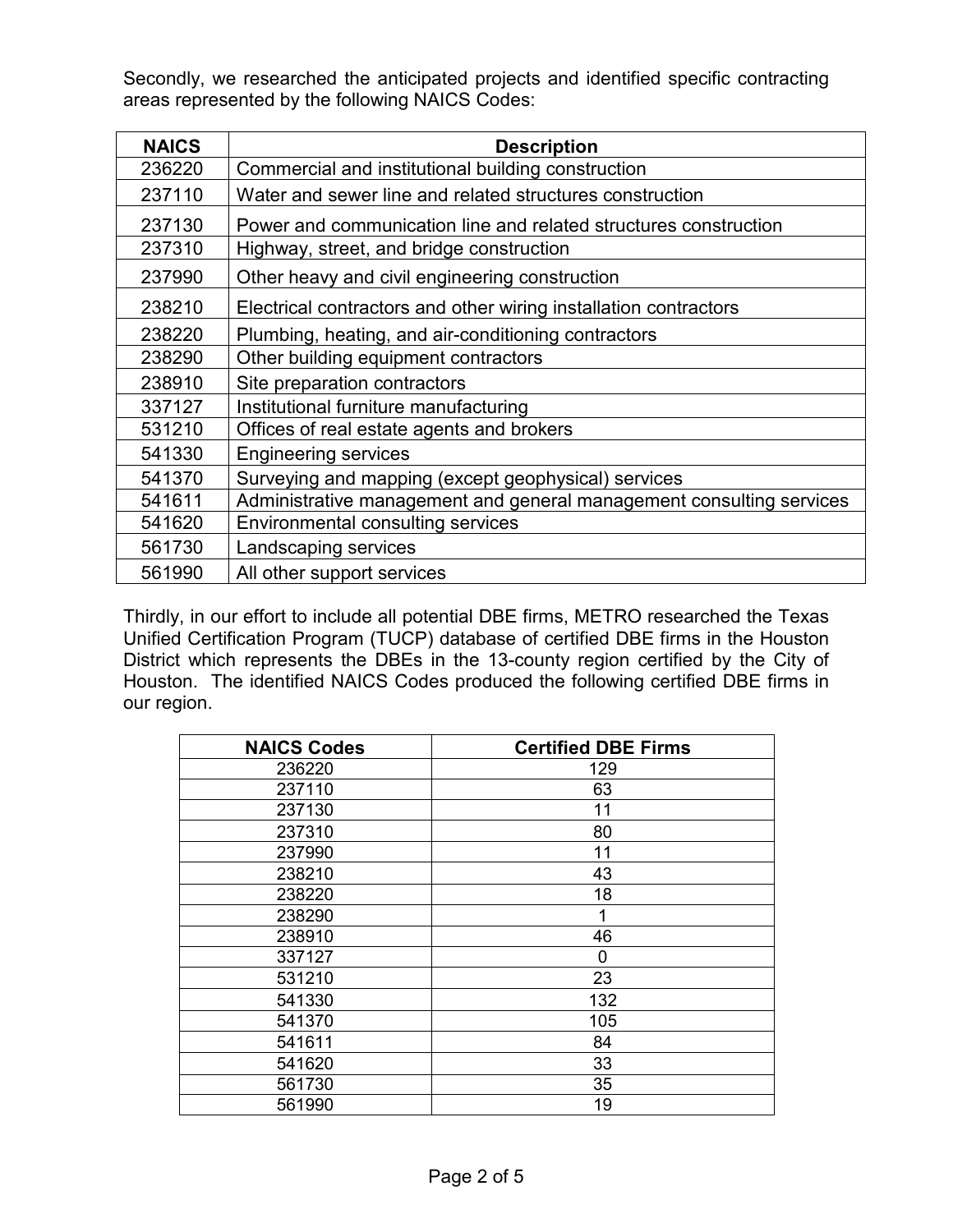Next, in our efforts to make use of the most current, reliable and refined data available, we utilized the U.S. Census Bureau, 2016 County Business Patterns data. The following table represents all firms in the 13-county region, regardless of size, ethnicity or ownership, which are categorized as able to perform, under the identified NAICS Codes:

| <b>NAICS Codes</b> | <b>No. of Identified Businesses</b> |
|--------------------|-------------------------------------|
| 236220             | 823                                 |
| 237110             | 213                                 |
| 237130             | 122                                 |
| 237310             | 132                                 |
| 237990             | 86                                  |
| 238210             | 1,072                               |
| 238220             | 1,652                               |
| 238290             | 130                                 |
| 238910             | 401                                 |
| 337127             | 7                                   |
| 531210             | 1,730                               |
| 541330             | 1,915                               |
| 541370             | 154                                 |
| 541611             | 1,835                               |
| 541620             | 194                                 |
| 561730             | 1,035                               |
| 561990             | 169                                 |

We calculated the relative DBE availability of the identified NAICS Codes:

| <b>NAICS</b><br>Code | No. of<br><b>Identified</b><br><b>Businesses</b> | <b>Certified DBE</b><br><b>Firms</b> | <b>NAICS Code</b><br><b>Relative</b><br><b>Availability</b> |
|----------------------|--------------------------------------------------|--------------------------------------|-------------------------------------------------------------|
| 236220               | 823                                              | 129                                  | 15.67%                                                      |
| 237110               | 213                                              | 63                                   | 29.58%                                                      |
| 237130               | 122                                              | 11                                   | 9.02%                                                       |
| 237310               | 132                                              | 80                                   | 60.61%                                                      |
| 237990               | 86                                               | 11                                   | 12.79%                                                      |
| 238210               | 1,072                                            | 43                                   | 4.01%                                                       |
| 238220               | 1,652                                            | 18                                   | 1.09%                                                       |
| 238290               | 130                                              |                                      | 0.77%                                                       |
| 238910               | 401                                              | 46                                   | 11.47%                                                      |
| 337127               | $\overline{7}$                                   | 0                                    | 0.00%                                                       |
| 531210               | 1,730                                            | 23                                   | 1.33%                                                       |
| 541330               | 1,915                                            | 132                                  | 6.89%                                                       |
| 541370               | 154                                              | 105                                  | 68.18%                                                      |
| 541611               | 1,835                                            | 84                                   | 4.58%                                                       |
| 541620               | 194                                              | 55                                   | 17.01%                                                      |
| 561730               | 1,035                                            | 35                                   | 3.38%                                                       |
| 561990               | 169                                              | 19                                   | 11.24%                                                      |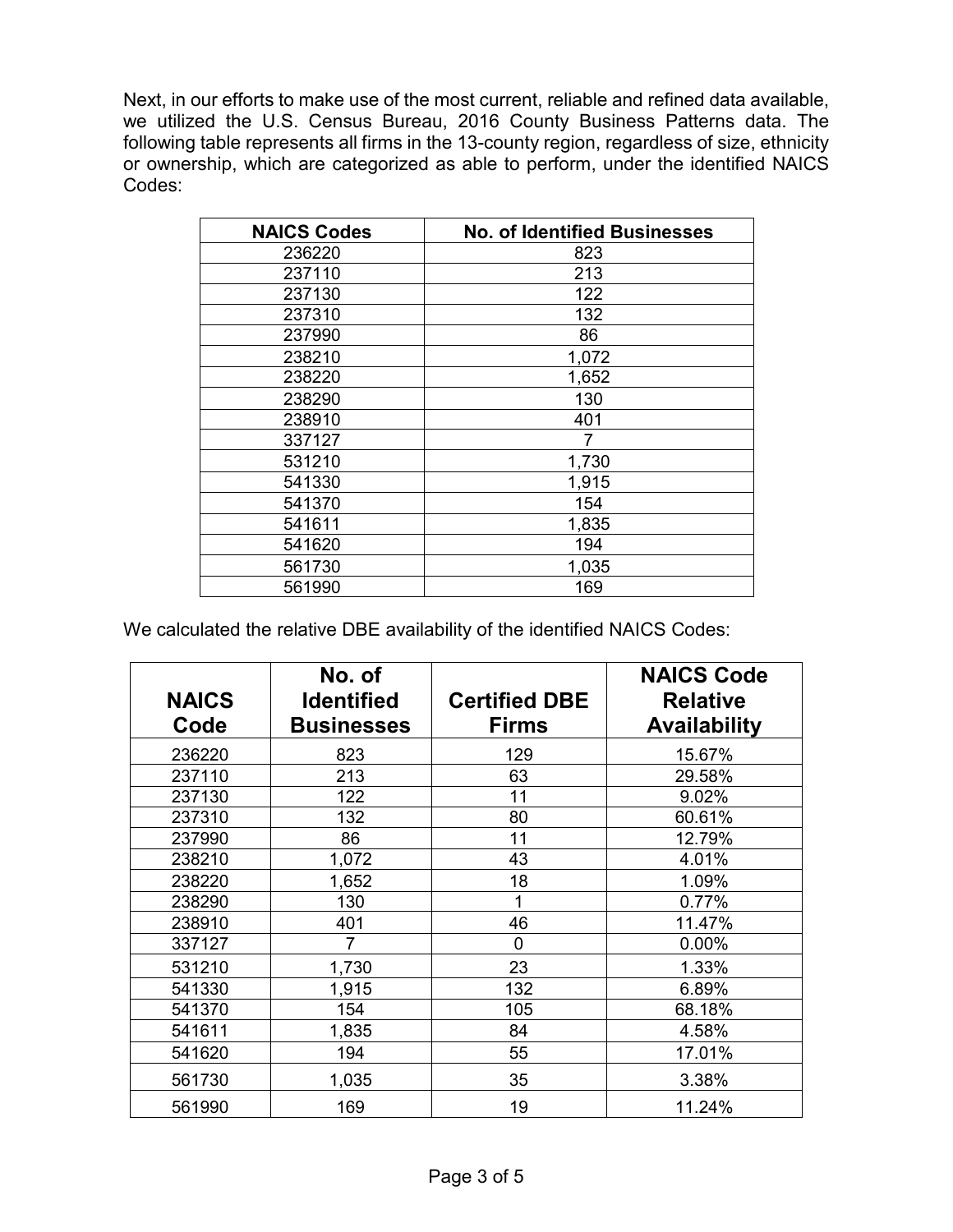We totaled the number of DBE firms and then determined the total number of firms available based on the identified NAICS Codes for each designated contract area and identified the relative availability in the contract area.

|                                   |                              |              |              | <b>Relative</b><br><b>Availability</b> |
|-----------------------------------|------------------------------|--------------|--------------|----------------------------------------|
| <b>Contract</b>                   |                              | <b>Total</b> | <b>Total</b> | of DBE                                 |
| <b>Area</b>                       | <b>NAICS Codes</b>           | <b>Firms</b> | <b>DBE's</b> | <b>Firms</b>                           |
|                                   | 236220,238910,561990,237310, |              |              |                                        |
|                                   | 238210,237990,237110,        |              |              |                                        |
| Construction                      | 238220,337127,238290,237130  | 4,807        | 421          | 8.76%                                  |
| Engineering                       | 541330                       | 1,915        | 132          | 6.89%                                  |
| Professional                      |                              |              |              |                                        |
| <b>Services</b>                   | 541370,561730,541611,541620  | 3,218        | 257          | 7.99%                                  |
| Real Estate,                      |                              |              |              |                                        |
| Rental &                          |                              |              |              |                                        |
| Leasing                           | 531210                       | 1,730        | 23           | 1.33%                                  |
| <b>Total DBE Firms Identified</b> | 11,670                       | 833          | 7.14%        |                                        |

The calculation of DBE availability was weighted based on the percentage of contract dollars for each contract area that would be awarded from the anticipated federallyfunded projects.

| <b>Contract Area</b>         | <b>Projects</b>  | <b>Weighted Project Value</b> |  |
|------------------------------|------------------|-------------------------------|--|
| Construction                 | \$125,182,982.11 | 78.6%                         |  |
| Engineering                  | \$17,084,813.93  | 10.7%                         |  |
| <b>Professional Services</b> | \$6,641,675.73   | 4.2%                          |  |
| &<br>Real Estate,<br>Rental  |                  |                               |  |
| .easing                      | \$10,304,499.00  | 6.5%                          |  |

**The weighted DBE calculation resulted in a step one base figure of 8.04%.**

| <b>Contract Area</b> | <b>Projects</b>                              | Weighted<br><b>Projects</b> | <b>Relative</b><br><b>Availability</b><br>of DBE<br>firms | Weighted<br>℅ |
|----------------------|----------------------------------------------|-----------------------------|-----------------------------------------------------------|---------------|
|                      |                                              |                             |                                                           |               |
| Construction         | \$125,182,982.11                             | 78.6%                       | 8.76%                                                     | 6.89%         |
| Engineering          | \$17,084,813.93                              | 10.7%                       | 6.89%                                                     | 0.74%         |
| Professional         |                                              |                             |                                                           |               |
| <b>Services</b>      | \$6,641,675.73                               | 4.2%                        | 7.99%                                                     | 0.33%         |
| Real Estate,         |                                              |                             |                                                           |               |
| Rental & Leasing     | \$10,304,499.00                              | 6.5%                        | 1.33%                                                     | 0.09%         |
|                      | <b>Weighted DBE Percentage (Base Figure)</b> |                             | 8.04%                                                     |               |